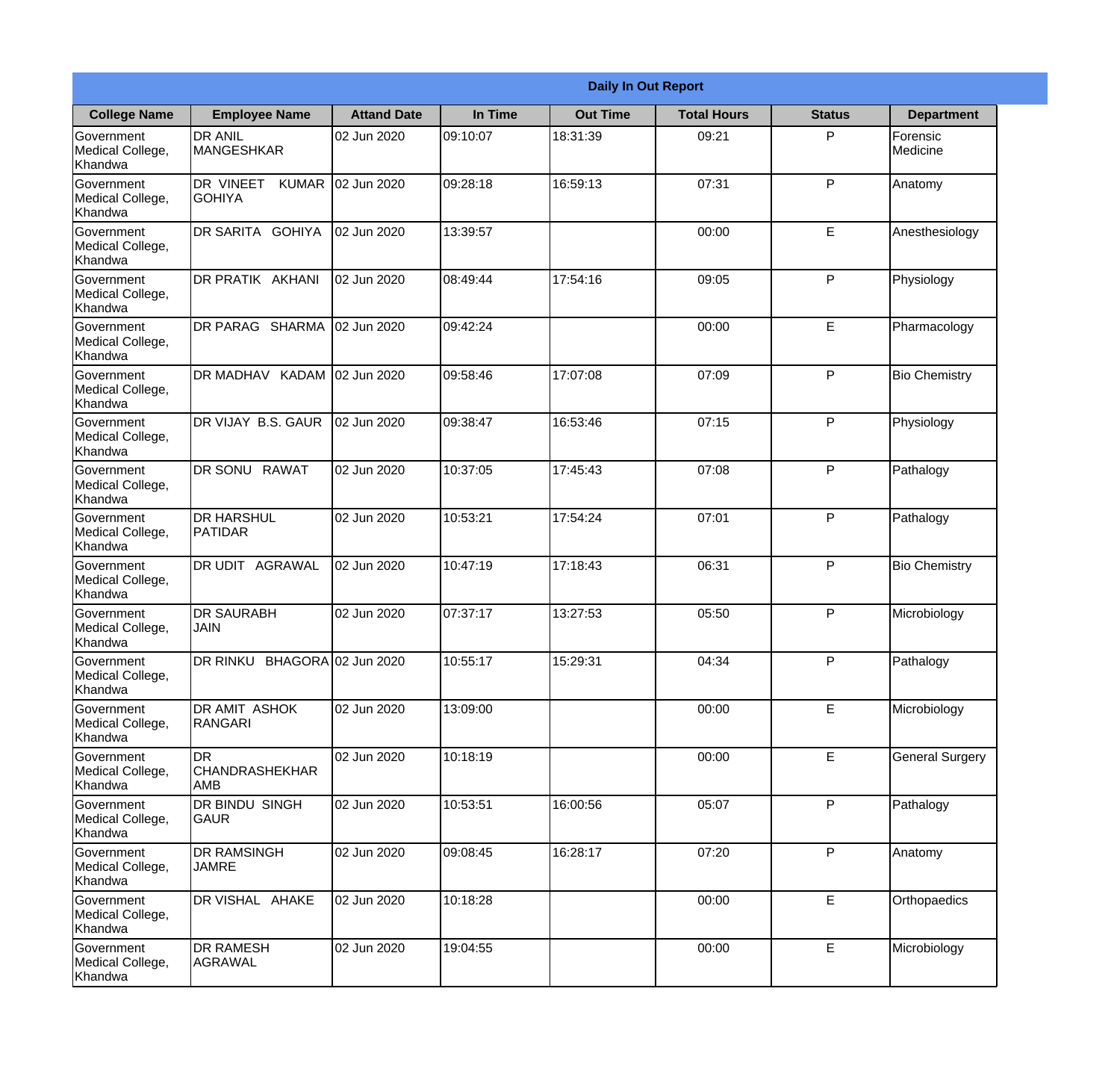| <b>Designation</b>                  | <b>Category</b>     |
|-------------------------------------|---------------------|
| Assistant Professor   Para Clinical |                     |
| Professor                           | <b>Non Clinical</b> |
| Professor                           | Clinical            |
| <b>Assistant Professor</b>          | Non Clinical        |
| Professor                           | Para Clinical       |
| Assistant Professor   Non Clinical  |                     |
| Associate Professor Non Clinical    |                     |
| Demonstrator/Tutor   Para Clinical  |                     |
| Assistant Professor   Para Clinical |                     |
| Associate Professor Non Clinical    |                     |
| Associate Professor Para Clinical   |                     |
| Assistant Professor   Para Clinical |                     |
| Professor                           | Para Clinical       |
| Assistant Professor   Clinical      |                     |
| Associate Professor Para Clinical   |                     |
| Demonstrator/Tutor   Non Clinical   |                     |
| <b>Assistant Professor</b>          | Clinical            |
| Assistant Professor   Para Clinical |                     |

## **Daily In Out Report**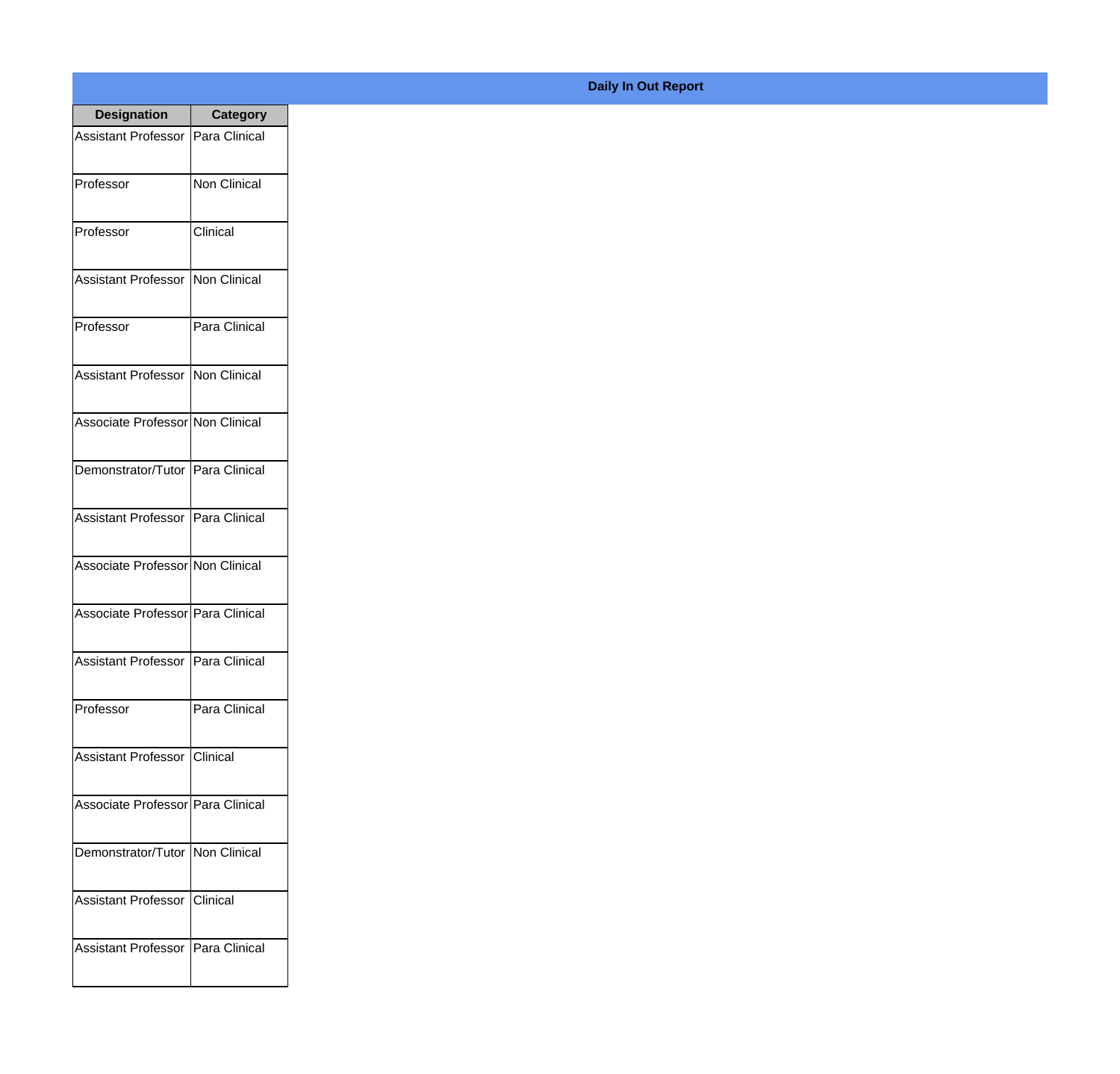|                                                  |                                                |             |          |          | <b>Daily In Out Report</b> |              |                       |
|--------------------------------------------------|------------------------------------------------|-------------|----------|----------|----------------------------|--------------|-----------------------|
| Government<br>Medical College,<br>Khandwa        | DR VIKAS MUJALDA                               | 02 Jun 2020 | 09:05:59 | 16:56:41 | 07:51                      | P            | Microbiology          |
| <b>Government</b><br>Medical College,<br>Khandwa | <b>DR NAZEEM ISHRAT</b><br><b>SIDDIQUI</b>     | 02 Jun 2020 | 10:44:01 |          | 00:00                      | E            | Physiology            |
| <b>Government</b><br>Medical College,<br>Khandwa | <b>DR RAJEEV VIJAY</b><br><b>JOSHI</b>         | 02 Jun 2020 | 08:44:20 | 16:56:52 | 08:12                      | P            | Anatomy               |
| <b>Government</b><br>Medical College,<br>Khandwa | <b>DR DWARKA</b><br><b>PRASAD GOTHRE</b>       | 02 Jun 2020 | 09:09:50 | 19:03:42 | 09:54                      | $\mathsf{P}$ | <b>Bio Chemistry</b>  |
| Government<br>Medical College,<br>Khandwa        | <b>DR SOUMITRA</b><br><b>SETHIA</b>            | 02 Jun 2020 | 10:32:46 | 17:21:34 | 06:49                      | $\mathsf{P}$ | Community<br>Medicine |
| Government<br>Medical College,<br>Khandwa        | DR RASHMI YADAV                                | 02 Jun 2020 | 10:42:00 | 17:10:10 | 06:28                      | $\mathsf{P}$ | Community<br>Medicine |
| Government<br>Medical College,<br>Khandwa        | DR DURGA AHUJA                                 | 02 Jun 2020 | 11:07:13 |          | 00:00                      | E            | Anatomy               |
| Government<br>Medical College,<br>Khandwa        | DR LEENA PARIHAR                               | 02 Jun 2020 | 11:56:38 | 16:02:21 | 04:06                      | $\mathsf{P}$ | Community<br>Medicine |
| Government<br>Medical College,<br>Khandwa        | <b>MR PIYUSH KUMAR</b><br><b>MISHRA</b>        | 02 Jun 2020 | 11:11:35 | 18:47:05 | 07:36                      | $\mathsf{P}$ | Community<br>Medicine |
| <b>Government</b><br>Medical College,<br>Khandwa | DR SACHIN PARMAR 02 Jun 2020                   |             | 10:15:33 | 19:32:52 | 09:17                      | $\mathsf{P}$ | Community<br>Medicine |
| <b>Government</b><br>Medical College,<br>Khandwa | DR PRAMILA VERMA 02 Jun 2020                   |             | 11:50:07 | 18:32:46 | 06:42                      | P            | Paediatrics           |
| Government<br>Medical College,<br>Khandwa        | <b>DR RAKESH KUMAR</b><br><b>SHIVHARE</b>      | 02 Jun 2020 | 10:05:48 | 17:29:44 | 07:24                      | P            | Microbiology          |
| Government<br>Medical College,<br>Khandwa        | DR GARIMA<br><b>AGRAWAL VARSHNEY</b>           | 02 Jun 2020 | 11:29:41 |          | 00:00                      | E            | Paediatrics           |
| Government<br>Medical College,<br>Khandwa        | DR SIDDHARTH<br><b>BANODE</b>                  | 02 Jun 2020 | 08:32:12 | 20:19:21 | 11:47                      | P            | Pharmacology          |
| Government<br>Medical College,<br>Khandwa        | <b>DR PRIYA KAPOOR</b><br>KAPOOR               | 02 Jun 2020 | 10:12:21 | 18:03:37 | 07:51                      | P            | Pathalogy             |
| Government<br>Medical College,<br>Khandwa        | <b>DR SAPNA</b><br><b>MAHESHRAM</b>            | 02 Jun 2020 | 10:57:10 | 18:01:13 | 07:04                      | $\mathsf{P}$ | Community<br>Medicine |
| Government<br>Medical College,<br>Khandwa        | DR RAJENDRA<br>SINGH MANDLOI                   | 02 Jun 2020 | 09:31:09 | 16:56:33 | 07:25                      | P            | <b>Bio Chemistry</b>  |
| Government<br>Medical College,<br>Khandwa        | DR SEEMA<br><b>SUDHAKARRAO</b><br><b>SUTAY</b> | 02 Jun 2020 | 19:33:50 |          | 00:00                      | E            | Forensic<br>Medicine  |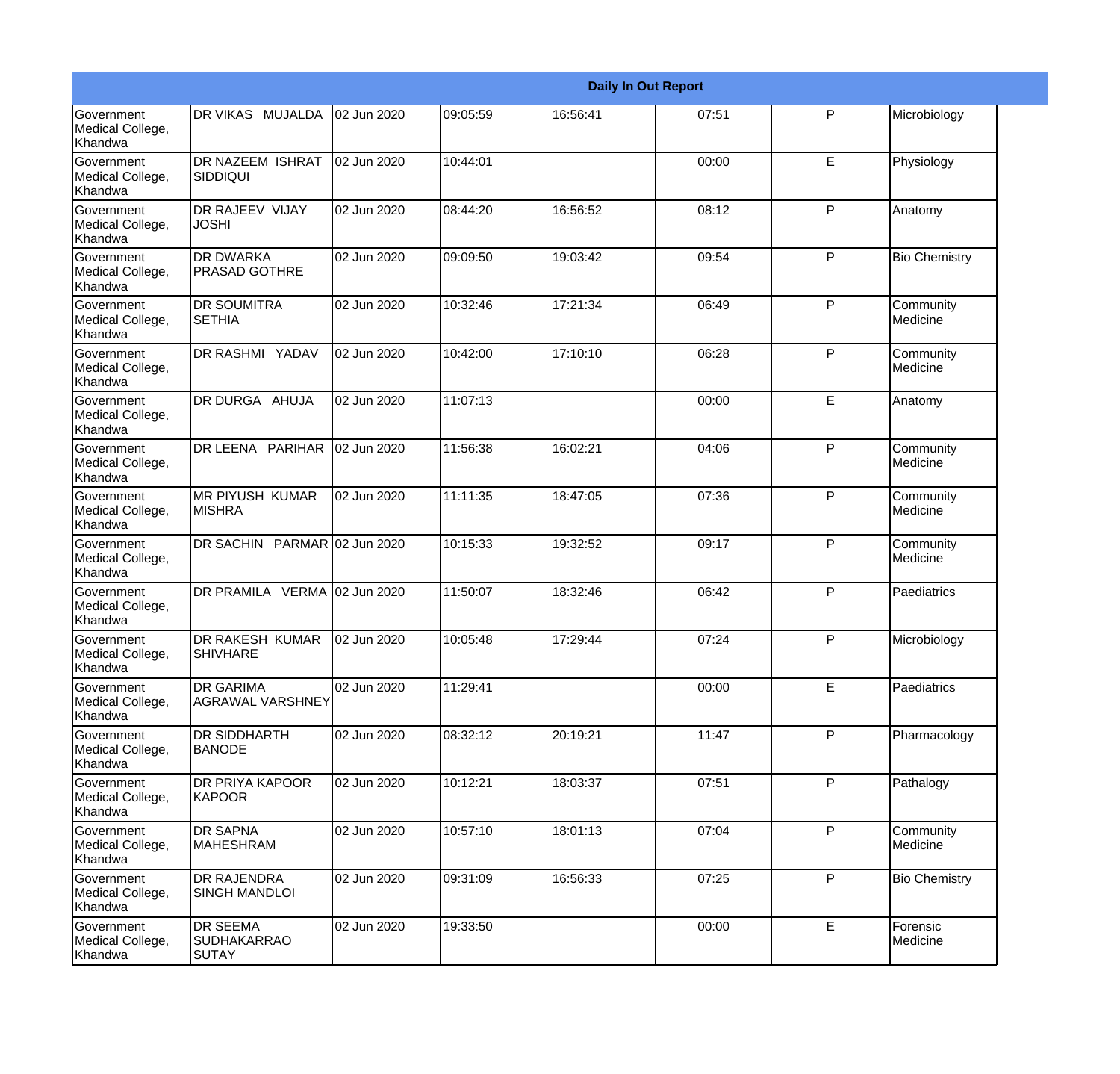| Demonstrator/Tutor Para Clinical    |               |
|-------------------------------------|---------------|
| Professor                           | Non Clinical  |
|                                     |               |
| Assistant Professor Non Clinical    |               |
| Demonstrator/Tutor Non Clinical     |               |
| Assistant Professor   Para Clinical |               |
| Assistant Professor Para Clinical   |               |
| Demonstrator/Tutor Non Clinical     |               |
| Assistant Professor   Para Clinical |               |
| Statistician                        | Para Clinical |
| Assistant Professor Para Clinical   |               |
|                                     |               |
| Professor                           | Clinical      |
| Demonstrator/Tutor Para Clinical    |               |
| Associate Professor Clinical        |               |
| Associate Professor   Para Clinical |               |
| Demonstrator/Tutor Para Clinical    |               |
|                                     |               |
| Associate Professor Para Clinical   |               |
| Demonstrator/Tutor   Non Clinical   |               |
| Professor                           | Para Clinical |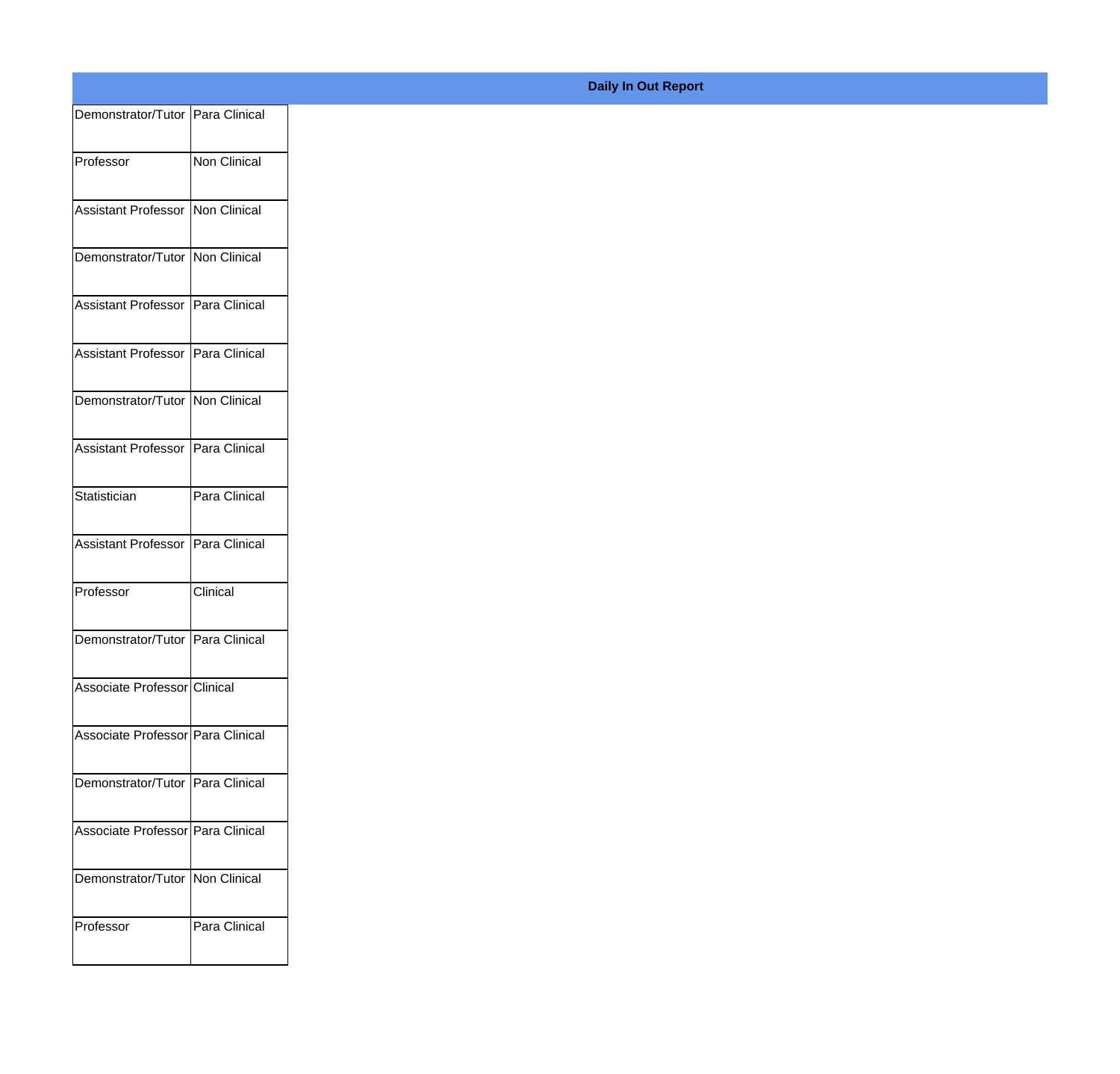|                                                  |                                         |             |          |          | <b>Daily In Out Report</b> |              |                             |
|--------------------------------------------------|-----------------------------------------|-------------|----------|----------|----------------------------|--------------|-----------------------------|
| <b>Government</b><br>Medical College,<br>Khandwa | <b>DR AJAY</b><br>NARWARIYA             | 02 Jun 2020 | 09:47:20 | 16:36:22 | 06:49                      | P            | Microbiology                |
| Government<br>Medical College,<br>Khandwa        | DR RAKESH SINGH<br><b>HAZARI</b>        | 02 Jun 2020 | 12:03:03 |          | 00:00                      | E            | Pathalogy                   |
| Government<br>Medical College,<br>Khandwa        | <b>DR NISHA</b><br><b>KAITHWAS</b>      | 02 Jun 2020 | 08:40:30 | 17:07:59 | 08:27                      | $\mathsf{P}$ | Psychiatry                  |
| Government<br>Medical College,<br>Khandwa        | <b>DR ANANT</b><br><b>TUKARAM PAWAR</b> | 02 Jun 2020 | 10:47:28 | 19:31:11 | 08:44                      | $\mathsf{P}$ | Community<br>Medicine       |
| <b>Government</b><br>Medical College,<br>Khandwa | DR SHAIKH M.KHALIQ                      | 02 Jun 2020 | 10:38:14 |          | 00:00                      | E            | <b>Bio Chemistry</b>        |
| Government<br>Medical College,<br>Khandwa        | <b>DR RAJU</b>                          | 02 Jun 2020 | 09:58:19 | 09:58:33 | 00:00                      | AB           | Forensic<br>Medicine        |
| <b>Government</b><br>Medical College,<br>Khandwa | <b>DR RAJU</b>                          | 02 Jun 2020 | 16:43:03 |          | 00:00                      | AB           | Forensic<br>Medicine        |
| Government<br>Medical College,<br>Khandwa        | DR MAHENDRA<br>PANWAR                   | 02 Jun 2020 | 09:43:54 |          | 00:00                      | E            | Orthopaedics                |
| <b>Government</b><br>Medical College,<br>Khandwa | DR AJAY GANGJI                          | 02 Jun 2020 | 11:53:16 |          | 00:00                      | E            | <b>General Surgery</b>      |
| <b>Government</b><br>Medical College,<br>Khandwa | <b>DR SITARAM</b><br><b>SOLANKI</b>     | 02 Jun 2020 | 09:51:04 | 18:00:31 | 08:09                      | P            | Forensic<br>Medicine        |
| Government<br>Medical College,<br>Khandwa        | <b>DR ASHOK</b><br>IBHAUSAHEB NAJAN     | 02 Jun 2020 | 09:57:34 | 16:30:16 | 06:33                      | P            | Forensic<br>Medicine        |
| Government<br>Medical College,<br>Khandwa        | DR PRIYESH<br><b>MARSKOLE</b>           | 02 Jun 2020 | 10:54:39 | 19:32:44 | 08:38                      | $\mathsf{P}$ | Community<br>Medicine       |
| Government<br>Medical College,<br>Khandwa        | DR SANGEETA<br><b>CHINCHOLE</b>         | 02 Jun 2020 | 10:08:58 | 16:05:47 | 05:57                      | P            | Physiology                  |
| Government<br>Medical College,<br>Khandwa        | DR NEERAJ KUMAR                         | 02 Jun 2020 | 09:29:26 | 19:44:01 | 10:15                      | P            | Dentisry                    |
| Government<br>Medical College,<br>Khandwa        | DR VIJAY NAYAK                          | 02 Jun 2020 | 08:32:52 | 20:19:30 | 11:47                      | $\mathsf{P}$ | Anatomy                     |
| Government<br>Medical College,<br>Khandwa        | DR SUNIL BAJOLIYA                       | 02 Jun 2020 | 09:38:33 | 19:32:25 | 09:54                      | $\mathsf{P}$ | OTO-Rhiono-<br>Laryngology  |
| Government<br>Medical College,<br>Khandwa        | DR NISHA MANDLOI<br><b>PANWAR</b>       | 02 Jun 2020 | 09:44:02 | 15:24:22 | 05:40                      | P            | Obstetrics &<br>Gynaecology |
| Government<br>Medical College,<br>Khandwa        | <b>DR SATISH</b><br><b>CHANDEL</b>      | 02 Jun 2020 | 10:43:21 | 17:37:57 | 06:54                      | P            | Pharmacology                |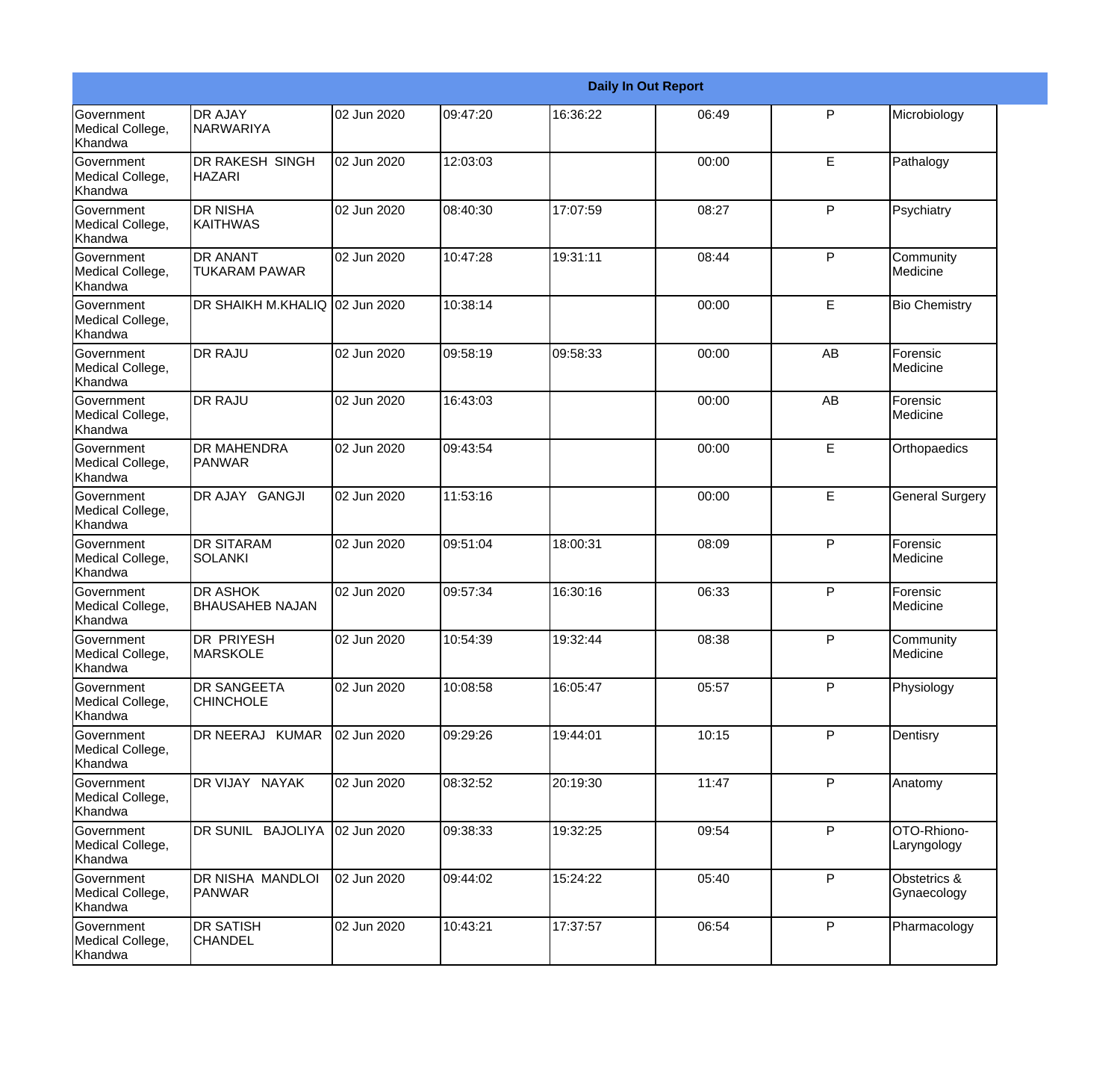| Demonstrator/Tutor Para Clinical  |               |
|-----------------------------------|---------------|
| Professor                         | Para Clinical |
|                                   |               |
| Assistant Professor Clinical      |               |
| Professor                         | Para Clinical |
| Professor                         | Non Clinical  |
|                                   |               |
| Demonstrator/Tutor Para Clinical  |               |
| Demonstrator/Tutor Para Clinical  |               |
| Assistant Professor Clinical      |               |
| Professor                         | Clinical      |
|                                   |               |
| Demonstrator/Tutor Para Clinical  |               |
| Associate Professor Para Clinical |               |
| Associate Professor Para Clinical |               |
|                                   |               |
| Demonstrator/Tutor Non Clinical   |               |
| Assistant Professor Clinical      |               |
| Associate Professor Non Clinical  |               |
| Assistant Professor Clinical      |               |
|                                   |               |
| Associate Professor Clinical      |               |
| Assistant Professor Para Clinical |               |
|                                   |               |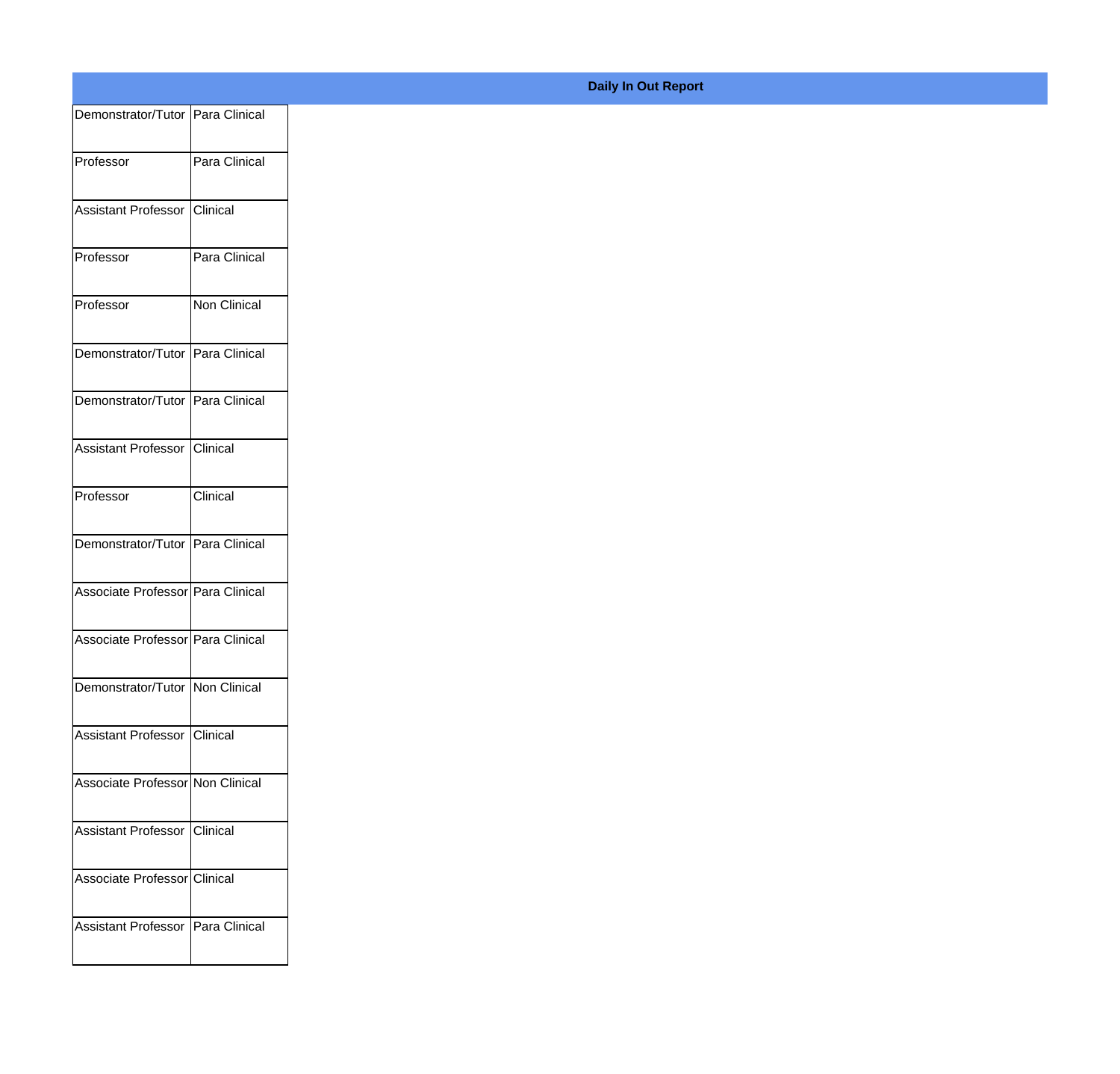| <b>Daily In Out Report</b>                               |                                         |                     |           |           |       |    |                  |
|----------------------------------------------------------|-----------------------------------------|---------------------|-----------|-----------|-------|----|------------------|
| Government<br>Medical College,<br><b>Khandwa</b>         | <b>DR JITENDRA</b><br>IAHIRWAR          | <b>02 Jun 2020</b>  | 120:07:01 |           | 00:00 | E. | Pathalogy        |
| <b>IGovernment</b><br>Medical College,<br><b>Khandwa</b> | <b>IDR MUKTESHWARI</b><br>IGUPTA        | <b>102 Jun 2020</b> | 109:58:07 | 117:41:06 | 07:43 | P  | Pharmacology     |
| <b>Government</b><br>Medical College,<br>Khandwa         | <b>IDR SHAILENDRA</b><br>ISINGH CHOUHAN | <b>102 Jun 2020</b> | 10:44:09  |           | 00:00 | E. | Orthopaedics     |
| <b>Government</b><br>Medical College,<br>Khandwa         | IMOHIT GARG                             | 02 Jun 2020         | 13:19:56  |           | 00:00 | E  | General Medicine |